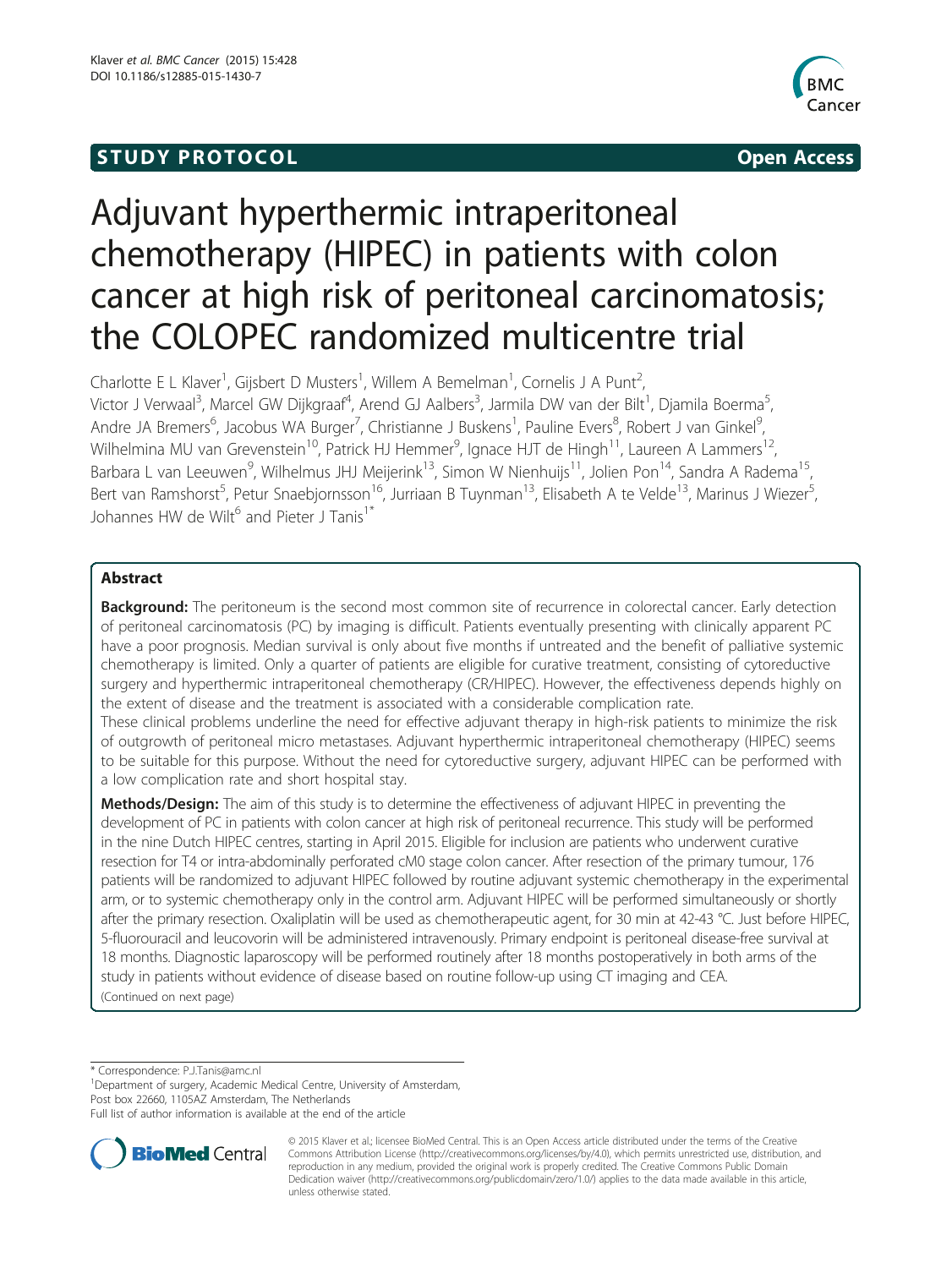# (Continued from previous page)

Discussion: Adjuvant HIPEC is assumed to reduce the expected 25 % absolute risk of PC in patients with T4 or perforated colon cancer to a risk of 10 %. This reduction is likely to translate into a prolonged overall survival.

Trial registration number: [NCT02231086](https://clinicaltrials.gov/ct2/show/NCT02231086?term=NCT02231086&rank=1) (Clinicaltrials.gov)

Keywords: Adjuvant hyperthermic intraperitoneal chemotherapy (HIPEC), Colon cancer, Peritoneal carcinomatosis (PC)

# Background

Colorectal cancer (CRC) is the third most common cancer in the world. In 2012, almost 1.4 million new patients were diagnosed, with an expected incidence of 2.4 million in 2035 [\[1](#page-7-0)]. The peritoneum is the second most common site of recurrence in patients with CRC, accounting for 25 to 35 % of all recurrences [[2, 3\]](#page-7-0). Because the clinical diagnosis of peritoneal carcinomatosis (PC) is much more difficult than the diagnosis of liver or lung metastases, it is likely that reported incidences of metachronous PC are underestimated. Important risk factors for peritoneal tumour seeding of CRC identified in the literature are advanced stage of the primary tumour (pT4) and tumour perforation [\[4](#page-7-0)–[7\]](#page-7-0).

PC of colorectal cancer origin is associated with a poor prognosis. Median survival is only about 5 months if untreated and has a reported range between 5 and 15 months if treated with palliative systemic therapy, being significantly worse compared to survival rates after palliative systemic therapy for non-peritoneal localizations [[8](#page-7-0)–[11](#page-7-0)]. Quality of life is often significantly impaired because of ascites and bowel obstruction [\[11\]](#page-7-0). In three quarters of the patients with PC of colorectal origin, only palliative treatment options remain at time of diagnosis [[12](#page-7-0)]. In the remaining quarter of the patients without distant metastases and restricted peritoneal tumour load, cytoreductive surgery (CR) and HIPEC is an intentionally curative treatment option. A large number of phase II studies and two phase III trials have been published on CR/HIPEC, showing an improved survival in comparison with systemic chemotherapy only [[8, 13](#page-7-0)–[24\]](#page-8-0). However, the effectiveness of CR/HIPEC highly depends on the extent of disease. If complete cytoreduction of PC is obtained, 5-year survival rates of 45 to 51 % can be achieved in combination with HIPEC, but survival is significantly lower if not all visible tumour could be resected [\[25, 26](#page-8-0)]. Furthermore, CR/HIPEC is associated with substantial morbidity, namely infectious complications and abdominal wall complications.

Because of the difficulties in treating PC at a clinically overt stage and the restricted sensitivity of imaging modalities to detect PC at an early stage, advancing the treatment to a subclinical stage may overcome the current problems in treating patients with PC of colorectal origin. In other words, effective adjuvant treatment to prevent development of PC in high-risk CRC patients is warranted.

Intraperitoneal administration of chemotherapy has been used to treat or prevent PC from various primary malignancies [[19](#page-7-0), [27](#page-8-0)–[34\]](#page-8-0). From a pharmacological point of view, this is an attractive approach given the peritoneal-plasma barrier, which allows for higher peritoneal cavity concentrations resulting in higher efficacy while systemic toxicity is not increased.

In an attempt to prevent PC of colorectal origin, intraperitoneal 5-FU administration (IPEC) through a peritoneal catheter in the immediate postoperative period or as prolonged treatment up to 12 months has been used, as well as HIPEC using mitomycin-C or oxaliplatin [\[31, 32](#page-8-0), [35](#page-8-0)–[38](#page-8-0)]. It can be concluded from these studies that intraperitoneal chemotherapy seems to reduce intraperitoneal recurrence rates, and that even a survival benefit is suggested in studies using adjuvant HIPEC [[39](#page-8-0)]. These studies are subjected to significant bias and no definitive conclusions can be drawn based on these data. With regard to treatment-related morbidity of adjuvant (H)IPEC, these data, as well as experience from the first 10 patients included in a Dutch feasibility study, reveal that adjuvant HIPEC is a well-tolerated intervention with no significant morbidity, which can be performed in a short stay setting [\[39, 40](#page-8-0)]. This supports conducting a randomized trial to determine the oncological effectiveness of adjuvant HIPEC in addition to routine adjuvant systemic therapy.

# Methods/Design **Objective**

The primary aim of this study is to determine the oncological effectiveness of adjuvant HIPEC using oxaliplatin, following a curative resection of a T4 or intraabdominally perforated colon carcinoma in preventing the development of PC.

Secondary aims are:

- 1. to determine the incidence of PC in pT4 and perforated colon cancer with metastatic patterns based on prospectively collected data and diagnostic laparoscopy at 18 months as a golden standard during follow-up;
- 2. to identify molecular parameters in tissues of primary tumours indicating high-risk of developing PC;
- 3. to determine treatment-related morbidity of open and laparoscopic adjuvant HIPEC;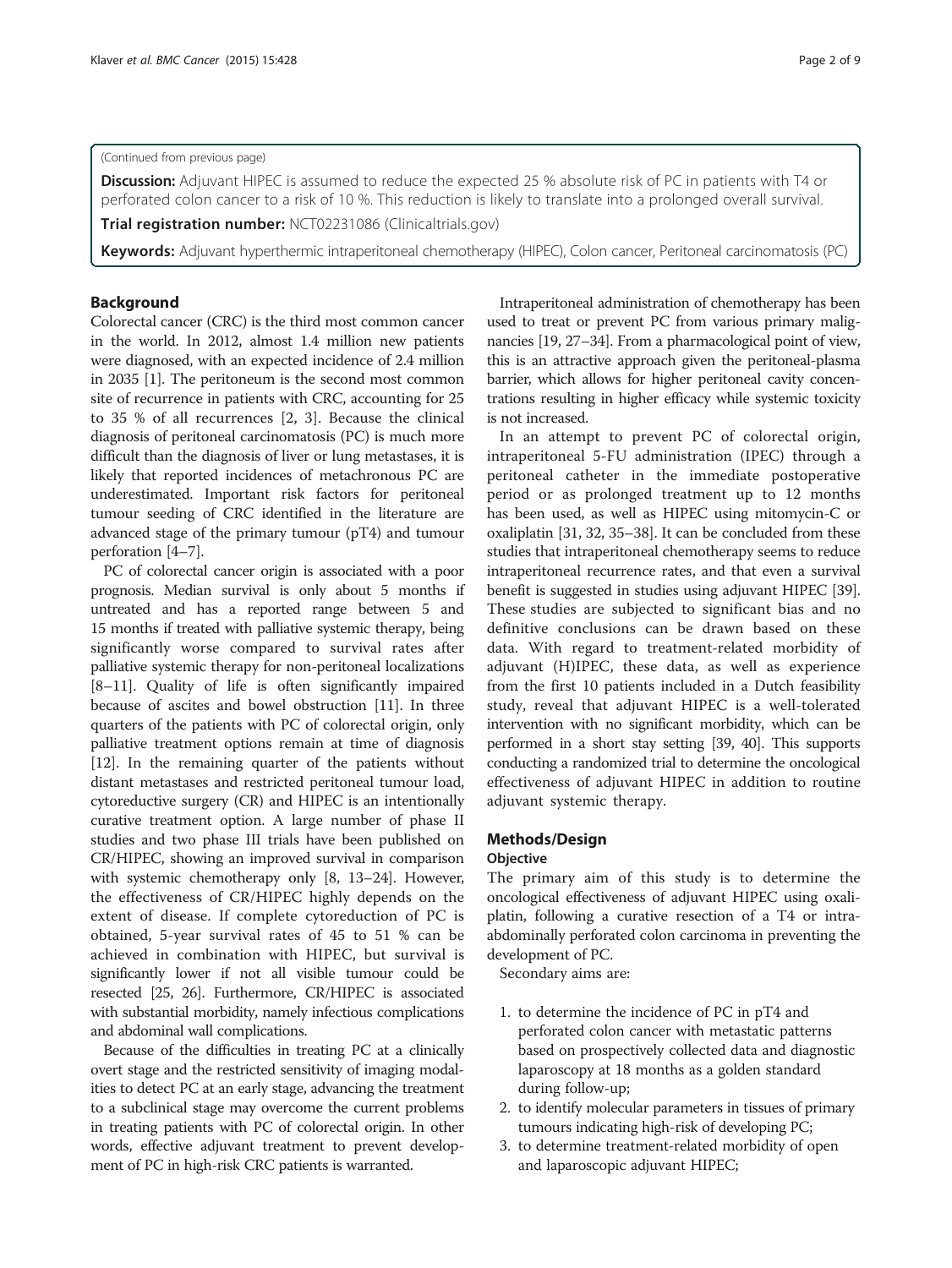- 4. to determine treatment-related morbidity of simultaneous and staged adjuvant HIPEC (both early postoperative (0–10 days) as well as delayed (5–8 weeks));
- 5. to determine several procedural characteristics of adjuvant HIPEC such as operating time, hospital stay, and re-admission rate;
- 6. to compare quality of life and costs of adjuvant HIPEC with standard adjuvant systemic treatment.

# Design

This will be a randomized controlled clinical trial of the Dutch Colorectal Cancer Group (DCCG) that will be performed in the nine Dutch HIPEC centres, starting in April 2015. Eligible patients will be randomized (in a 1:1 ratio) to adjuvant HIPEC followed by standard adjuvant systemic chemotherapy in the experimental arm, or adjuvant systemic chemotherapy alone in the control arm (Fig. 1). Stratification factors will be tumour characteristic (T4 or perforation), surgical approach of the primary tumour resection (laparoscopy or open) and age ( $<65$  years or  $\geq 65$  years).

Timing of adjuvant HIPEC is tailored to the different clinical entities within the study population. Patients with obvious clinical T4 stage can be asked preoperatively for informed consent with simultaneous HIPEC if randomized in the experimental arm. If patients are randomized postoperatively based on intra-operative findings, early staged adjuvant HIPEC is preferably performed as soon as possible after primary resection but at a maximum of 10 days. When early postoperative HIPEC is not feasible, delayed staged adjuvant HIPEC will be performed in week

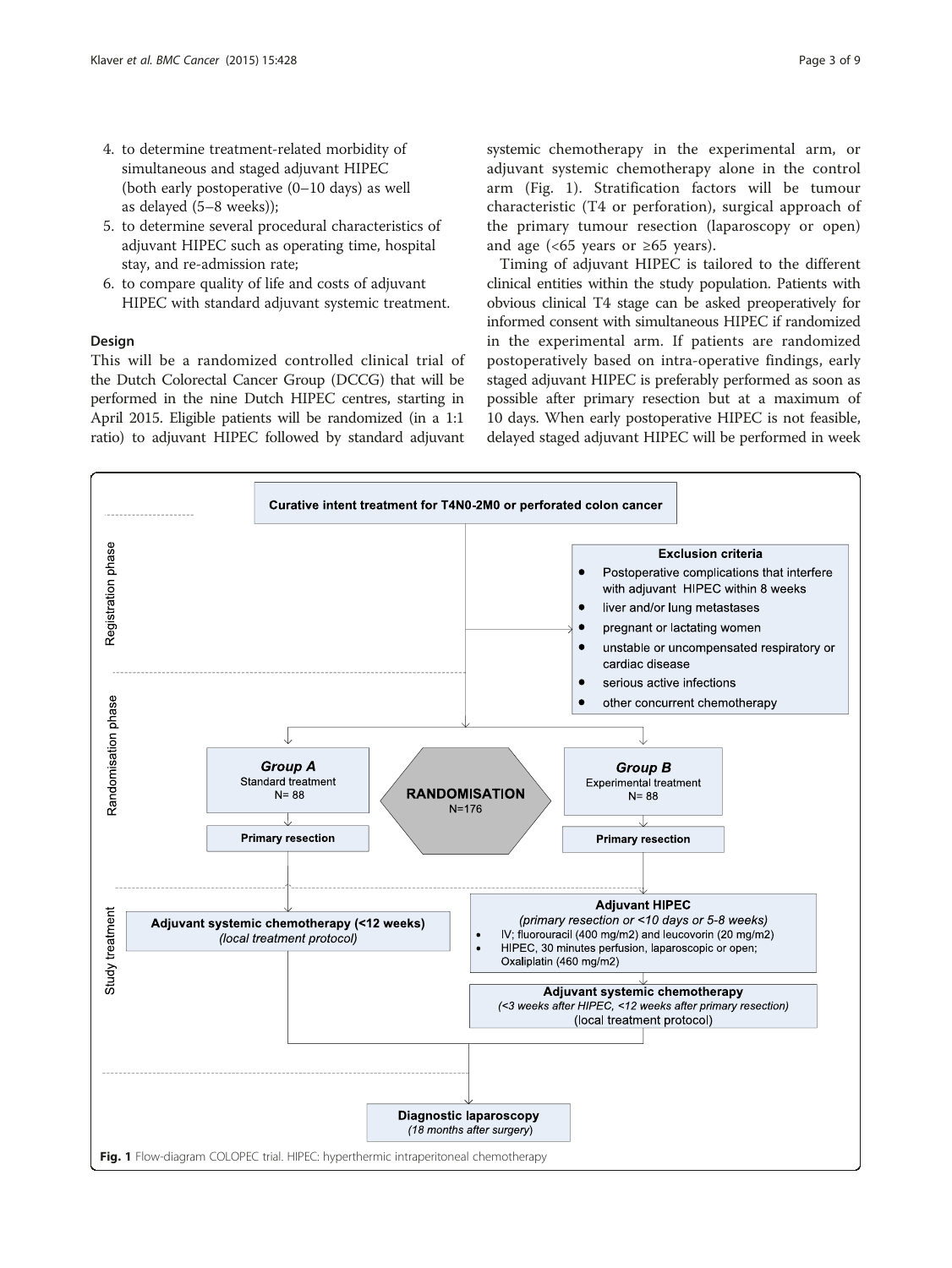5 to 8 from primary resection. Adjuvant HIPEC can be performed either by laparoscopy or open approach. Subsequently, patients will receive routine adjuvant systemic chemotherapy according to local treatment protocols within 3 weeks from HIPEC, preferably as soon as the clinical condition allows for systemic therapy. Follow-up will be performed routinely according to the national guideline during the first 18 months. Patients who already developed recurrent disease during this time interval will be treated accordingly. During the entire postoperative period, concomitant medications, adverse events, procedures and adjuvant therapies will be reviewed and documented. In patients who have no clinical signs of recurrent disease at 18 months on CT scan of the thorax and abdomen in combination with non-elevated CEA levels, diagnostic laparoscopy will be performed in both arms of the study. Laparoscopy enables accurate assessment of the primary endpoint of the study and may have therapeutic implications for patients in whom asymptomatic PC is proven by laparoscopically taken biopsies. These patients will subsequently be treated by CR/HIPEC according to the national guideline if fulfilling the treatment criteria, with a switch to mitomycin-C in patients who underwent adjuvant HIPEC with oxaliplatin previously. The staging laparoscopy at 18 months is supported by the increasing data in the literature on the value of second look surgery for high-risk patients [\[41, 42\]](#page-8-0). Patients with a negative laparoscopy will continue routine follow-up for at least 5 years from primary resection and during this period, oncological outcome in terms of local recurrence, metastases and survival as well as oncological therapies will be documented. All relevant data during work up, management and follow up will be collected in an electronic case record form. In addition, quality of life and economic evaluation questionnaires will be administered to the patient at each follow-up interval. Data will be documented in line with 'Good Clinical Practice' and Dutch legal requirements.

#### Study population

Patients diagnosed with adenocarcinoma of the colon and either one of the two following risk factors for PC or both will be considered for inclusion:

- T4N0-2M0, either consisting of obvious clinical T4 stage based on preoperative imaging or intraoperative findings, or pathological T4 stage;
- primary tumour presenting with perforation being curatively resected (N0-2 M0 stage).

Those patients are eligible for this study when they meet the following inclusion criteria:

- age between 18 and 75 years;
- intention to start adjuvant systemic therapy;
- adequate clinical condition to undergo simultaneous HIPEC, or re-laparoscopy/laparotomy with HIPEC within either 10 days or between week 5–8 from primary resection;
- white blood cell count of at least 3000/mm3, platelet count of at least 100.000/mm3;
- normal creatinine or creatinine clearance of at least 50 ml/min;
- written informed consent.

A potential subject who meets any of the following criteria will be excluded from participation in this study:

- postoperative complications that interfere with adjuvant HIPEC within 8 weeks (i.e. persisting intra-abdominal abscess, significant fascial dehiscence, enteric fistula);
- non-curative intent of treatment;
- liver and/or lung metastases;
- pathological T4N0M0 stage with microsatellite instability;
- unstable or uncompensated respiratory or cardiac disease;
- severe hepatic or renal dysfunction;<br>• bleeding diathesis or coagulopathy
- bleeding diathesis or coagulopathy.

# Treatment strategies

#### Standard care of the control arm

Treatment in the control arm of the COLOPEC trial is in accordance with the Dutch guideline for adjuvant chemotherapy in colon cancer patients ([www.oncoline.nl](http://www.oncoline.nl)). First line adjuvant systemic chemotherapy for colon cancer consists of six months treatment with capecitabin and oxaliplatin (CAPOX) every three weeks or 5-FU and oxaliplatin (FOLFOX) every two weeks. Adjuvant chemotherapy is preferably started within six to eight weeks after primary surgery and at a maximum of 12 weeks after primary resection.

# Investigational treatment of the experimental arm

Treatment in the experimental arm consists of adjuvant HIPEC followed by standard systemic chemotherapy. HIPEC can be performed either by a laparoscopic or open approach to the discretion of the surgeon.

1. Laparoscopic adjuvant HIPEC

Minimally invasive access to the abdominal cavity is obtained, followed by adhesiolysis if indicated and thorough inspection of the peritoneal surfaces. At least one multiperforated inflow catheter is placed through a 10–12 mm port in Douglas pouch with at least one multiperforated outflow catheter in the right subphrenic space. The patient's body temperature will be monitored in the oesophagus. All trocars are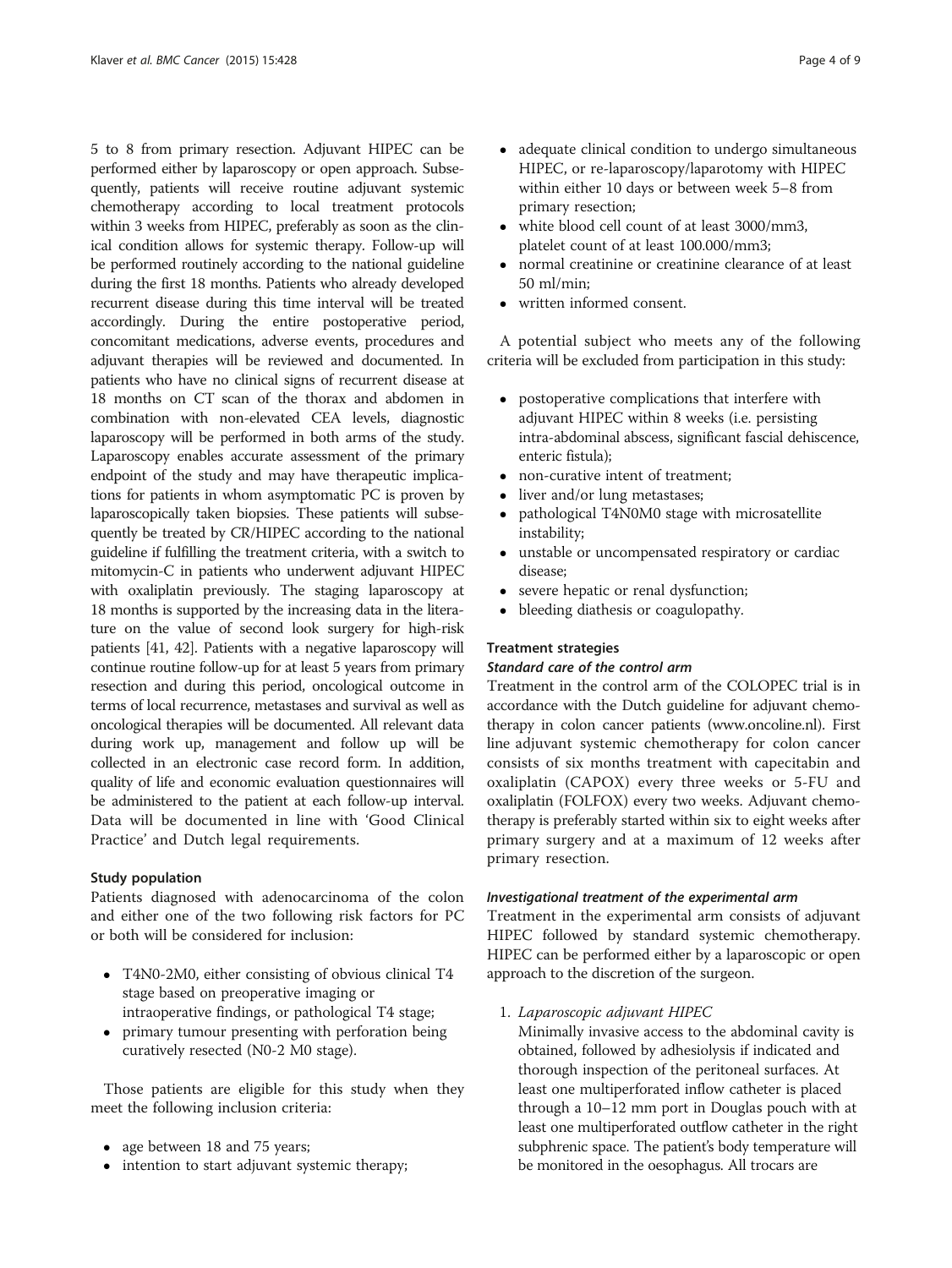tightly fixed to the skin to avoid fluid leakage during the procedure. Perfusion by an auto regulated pump system will be started with a minimum of 2 L isotonic dialysis fluid at a flow rate of 1-2 L/min and an inflow temperature of 42-43 °C. Before the beginning of HIPEC, fluorouracil 400 mg/m2 and leucovorin 20 mg/m2 will be administered intravenously to potentiate oxaliplatin activity. After attaining at least 42 °C inflow temperature, oxaliplatin (460 mg/m2) will be added to the circuit in a single dose. The operating table will be rotated and tilted every 5 min, and the abdomen will be agitated throughout the infusion to allow homogeneous exposure of the peritoneal surfaces to the heated chemotherapy. After a total perfusion time of 30 min, the peritoneal fluid is totally suctioned and the abdomen is examined for evidence of tissue injury or bleeding. A suction drain will be left in Douglas pouch for 24 h. The other port sites are closed in a standard fashion. Postoperative care after simultaneous HIPEC will be according to the primary colonic resection following an enhanced recovery program. After staged laparoscopic HIPEC, patients are fully mobilized at day one with normal diet and will intentionally be discharged at day one to three if the institutional discharge criteria are fulfilled. Hematologic parameters will be determined at day 14, followed by start of systemic chemotherapy.

2. Open adjuvant HIPEC

Open adjuvant HIPEC can be performed simultaneously in patients undergoing primary open resection, and staged open adjuvant HIPEC can be performed by re-laparotomy in patients who underwent primary open CRC resection. The decision to perform staged open or laparoscopic HIPEC in case of prior open resection will be left to the discretion of the surgeon. Besides the access to the peritoneal cavity, the procedure is similar to the laparoscopic approach as described above. Preferably, a closed perfusion is performed rather than a Colosseum technique to have similar pharmacokinetics as a laparoscopic approach. After positioning of the in- and outflow catheters, the abdomen will then be closed and subsequently perfusion will be started. Postoperative care is similar to the laparoscopic approach with an anticipated day of discharge between day two to five if discharge criteria are fulfilled. Hematologic parameters will be determined at day 14, followed by start of systemic chemotherapy.

# Main outcome

The primary endpoint of the study is peritoneal recurrencefree survival at 18 months determined by CT and if negative by laparoscopy.

#### Secondary study endpoints

- treatment-related toxicity of adjuvant HIPEC, including 30-day complication rate, re-intervention rate, and re-admission rate;
- hospital stay for simultaneous and staged HIPEC, either open or laparoscopic;
- 3 and 5-year disease-free survival and overall survival;
- quality of life (EORTC-30, EORTC-CR29);
- costs (general, per year free of PC, per quality adjusted life year) (EQ-5D-5 L, iMTA MCQ and iMTA PCQ, adapted to the current study setting and target population).

#### Additional outcome measures

- incidence of PC:
- sensitivity of imaging to detect PC during follow-up, using laparoscopy as a golden standard;
- inter- and intra-variability amongst radiologists in detecting PC using CT-imaging;
- differences in patterns of dissemination (peritoneal plus or minus distant metastases);
- impact of adjuvant HIPEC on the degree of adhesions and extent of adhesiolysis required at 18 months;

# Sample size calculation

Approximately 25 % of CRC patients with a pT4 or perforated primary tumour is expected to develop PC (see below). Adjuvant HIPEC is expected to result in a 60 % relative risk reduction in peritoneal recurrence based on the currently available literature (see below). To detect an absolute 15 % difference in PC recurrence-free survival at 18 months (90 % peritoneal recurrence-free under HIPEC plus systemic chemotherapy against 75 % peritoneal recurrence free under systemic chemotherapy), a total number of 176 patients (88 in each arm) is needed (Kaplan-Meier, one-sided, alpha = 0.05, power of 80 %, drop-out 5 %). Actually, the power may even be higher, because the calculation ignores longer follow-up for the patients who have been included early on in the study.

# Data-analysis

The primary endpoint, peritoneal recurrence-free survival at 18 months, will be compared between the two study groups, using Kaplan Meier survival analysis with log rank test and a significance level of 0.05.

# Secondary study endpoints

Treatment effects will be expressed as a relative risk with 95 % confidence interval. Any binary secondary outcome measures (e.g. re-operation rate, mortality rate, etc.) will be analysed by using a Fisher's exact or Chi-square test with a two-sided significance level of 0.05 on an intention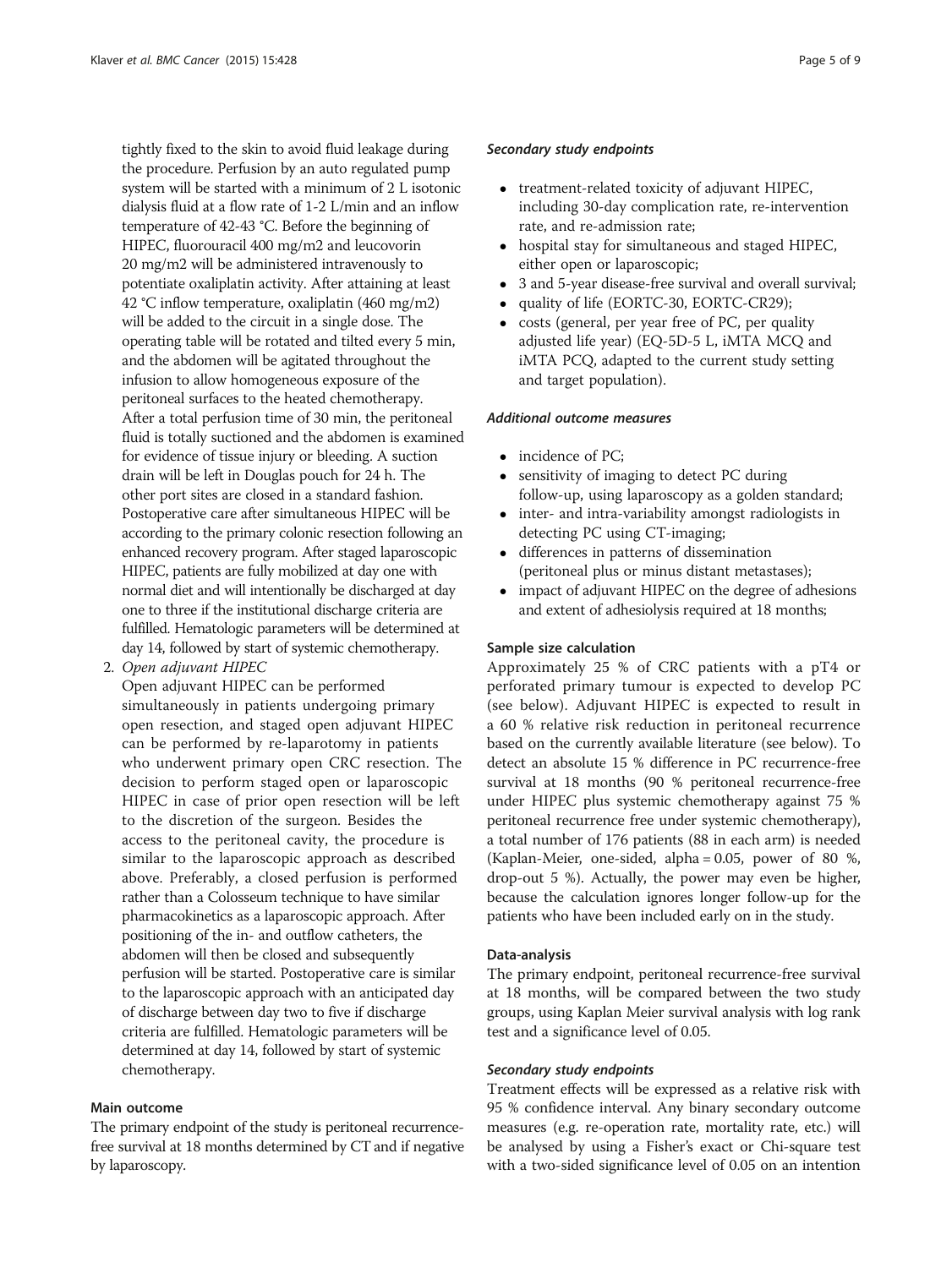to treat basis. Continuous variables will be analysed by independent samples  $t$ -test. Quality of life data will be assessed using the questionnaires 'EORTC-QLQ-C30' and 'CR 29'. The EORTS-QLQ-C30 is a questionnaire developed to test global quality of life in cancer patients. In addition, the EORTC-QLQ-CR29 focusses on colorectal cancer patients. Results will be graphically represented across all time points and analysed using a repeated measures analysis of variance. All analyses will be intention to treat. A p-value of <0.05 will be considered statistically significant. Subgroup analyses will employ a test of interaction to explore whether there is evidence that the treatment effects differ across subgroups. As with all subgroups analyses, these will be interpreted with caution, and will be considered hypothesis generating.

### Economic evaluation

The economic evaluation of adjuvant HIPEC followed by systemic chemotherapy against adjuvant systemic chemotherapy alone will be performed from the societal perspective as a cost-effectiveness as well as cost-utility analysis. The primary outcomes will be the costs per year free of PC and the costs per quality adjusted life year (QALY) respectively. Incremental cost-effectiveness and cost-utility ratios will be calculated for these outcomes, along with 95 % confidence intervals based on nonparametric bootstrapping to account for sampling variation. Explorative subgroup analyses will be done for patients presenting with or without perforation and for patients with early (simultaneous/<10 days postoperatively) or delayed (5–8 weeks postoperatively) HIPEC. Sensitivity analyses will be performed for the unit costs of adjuvant HIPEC and for alternative health valuation algorithms (see below). Results will be displayed graphically with cost-effectiveness planes and cost-effectiveness acceptability curves for willingness-to-pay values up to €100,000.

The cost analysis will include all direct and indirect medical and non-medical costs. Data on volumes will be gathered from case reports forms, hospital information systems and with short patient questionnaires at quarterly intervals during follow-up. The iMTA Medical Consumption Questionnaire and iMTA Productivity Cost Questionnaire, adapted to the current study setting and target population, will be used.

Dissemination of cancer to the peritoneum may debilitate a person's quality of life on top of recovering from surgery for the primary cancer. In addition to the already mentioned cancer specific EORTC-QLQ-C30 and CR 29 questionnaires, patients will be asked to complete the short EQ-5D-5L (Euroqol) generic health status questionnaire at each follow-up time point in order to gather health status profiles over time that can be transposed into QALYs using health utility scoring algorithms available from the literature [[43, 44\]](#page-8-0) These algorithms reflect

preferences in the general population, which were elicited with time trade-off elicitation techniques.

Also, a budget impact analysis (BIA) will be performed linking data on disease incidence and prevalence, on inclusion criteria, and on health care expenses per case. Both governmental and health care insurer perspectives will be addressed.

# Safety

The medical ethical committee of the Academic Medical Center Amsterdam has approved the study protocol (MEC 2014–264, NL49960.018.14) and this study will be conducted according to the principles of the Declaration of Helsinki (Fortaleza, October 2013) and in accordance with the Medical Research Involving Human Subjects Act (WMO). An interim review will be performed after inclusion of 25, 50 and 100 (of the total of 176 patients). At 6 weeks after inclusion of these patients the trial's safety data will be evaluated. The data and safety monitoring board (DSMB) will be supplied with the number of (serious) adverse events in both groups at this time point. If there is a skewed distribution of the number of (serious) adverse events between the two groups an efficacy analysis can be performed at the discretion of the DSMB. Following these interim analyses the DSMB will advise upon continuation of the trial.

### **Discussion**

# Rationale for HIPEC design; chemotherapeutic agent, surgical approach and timing

In the COLOPEC trial we will use oxaliplatin as standard chemotherapeutic agent for HIPEC. In the Netherlands, we have recently switched from mitomycin-C as the standard agent for HIPEC to oxaliplatin in all HIPEC centres. Oxaliplatin and mitomycin-C are both cell cycle independent alkylating agents, interfering with DNA and DNA-synthesis. Because of a large molecular weight, there is limited systemic absorption of both agents. The enhancement of cytotoxicity under hyperthermia and a maximal tissue penetration of 2 mm. are also comparable. Although there are no randomized studies comparing oxaliplatin and mitomycin-C for CR/HIPEC, the literature suggests an equal antitumor effectiveness [\[45](#page-8-0)]. The advantage of oxaliplatin is the absence of neutropenia and shorter perfusion time (30 versus 90 min.) compared to mitomycin-C.

In this project, there is the possibility to deliver HIPEC by both the conventional open approach and a minimally invasive approach. If compared to an open procedure, laparoscopic HIPEC avoids the risk and recovery time associated with a laparotomy while the temperature profiles and peritoneal perfusion flow rates are similar [\[46](#page-8-0)]. Experimental studies in pigs suggest even better penetration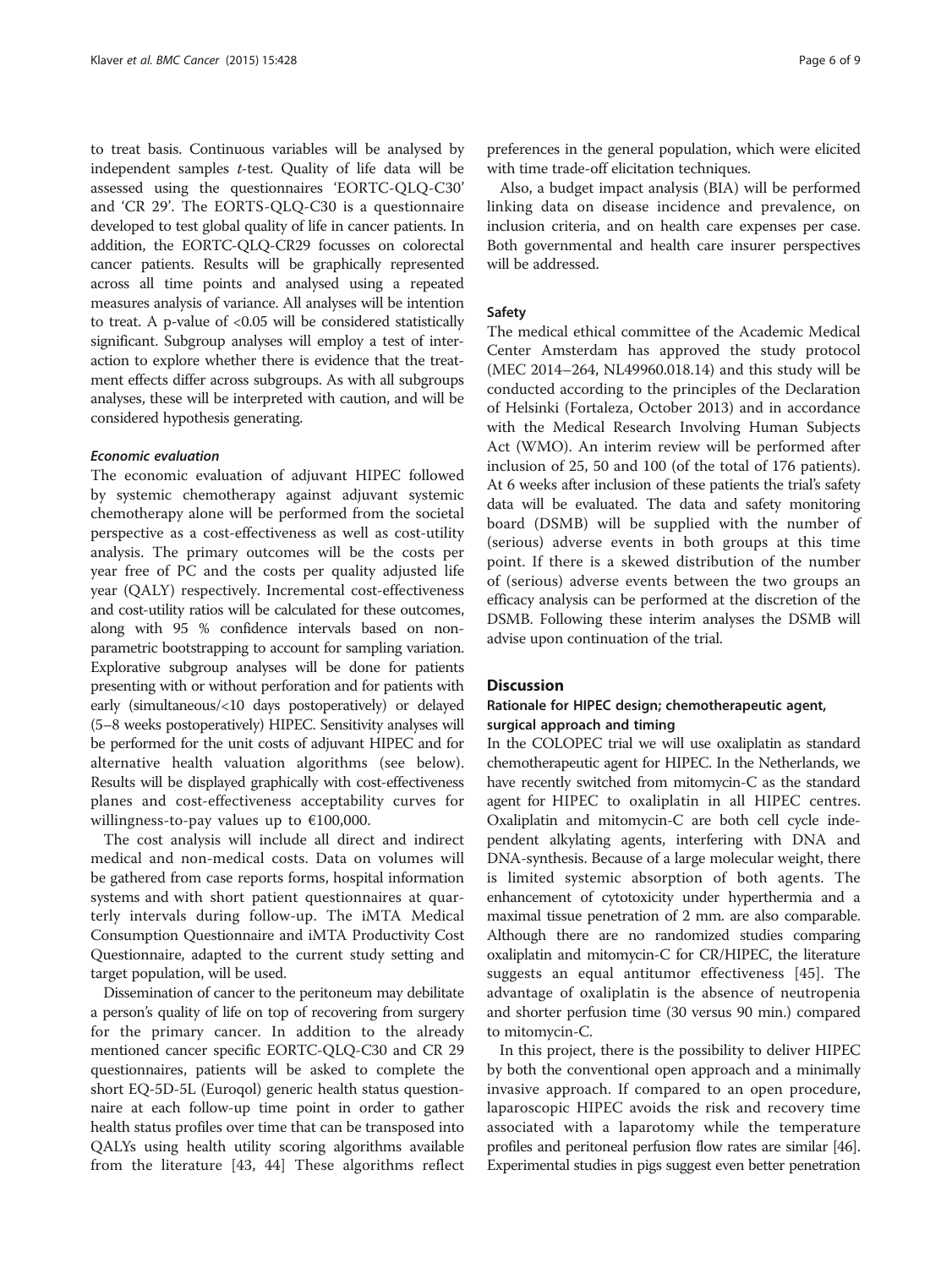of chemotherapy in a closed abdomen probably due to increased abdominal pressure [\[47, 48\]](#page-8-0).

Prophylactic resection of organs at risk of harbouring tumour cells, such as omentectomy and ovariectomy, has been performed in addition to adjuvant HIPEC [\[49](#page-8-0)]. There is currently no evidence to support this. Because HIPEC is applied in adjuvant setting with the majority of patients not expected to benefit from this intervention, we aim to minimise invasiveness of the therapy. Therefore, we decided not to perform prophylactic omentectomy, ovariectomy or any other prophylactic surgery . Moreover, we hypothesise that potential micro metastases at these sites are sufficiently treated with HIPEC .

Timing of the adjuvant HIPEC procedure will be tailored to the individual patient within the COLOPEC trial. Both a simultaneous and a staged approach can be chosen. A theoretical disadvantage of a staged approach is the suggested phenomenon of residual cancer cells being encapsulated with fibrin, which probably makes these cells less accessible for chemotherapy at an interval of more than two weeks after surgery [\[20, 50](#page-8-0)–[52\]](#page-8-0). Therefore, it is often stated that HIPEC should ideally be performed simultaneously with primary tumour resection, although this is not an evidence-based recommendation. Simultaneous adjuvant HIPEC is often not feasible because pT4 stage is only found at definitive pathology, HIPEC is not available at time of primary tumour resection in an emergency setting for a perforated tumour, or primary resection is being performed outside a HIPEC centre. In order to make results from a RCT transferable to daily clinical practice in the end, the possibility of early postoperative HIPEC has been included in the study protocol. Staged HIPEC may be performed within 10 days in case of adequate patient condition and logistics, or may be delayed to 5–8 weeks from primary resection. The theoretical advantage of staged adjuvant HIPEC is that healing of the anastomosis is not compromised by immunosuppression as a result of the administration of chemotherapeutic agents, and the more favourable logistics. Disadvantages of staged adjuvant HIPEC are the necessity of adhesiolysis, the risk of suboptimal distribution of chemotherapy in the abdominal cavity, and the potential delay of routine adjuvant systemic treatment.

#### Primary endpoint

Although 3-year disease-free survival (3-years-DFS) using CT imaging is a commonly used endpoint in adjuvant setting, 18 month laparoscopy is more appropriate in this trial because of the restricted sensitivity of imaging modalities to detect PC at an early stage. Also, second look surgery is increasingly applied in patients at high risk of developing PC in- and outside trial setting. Positive findings during laparoscopy may have therapeutic implications, which justifies an invasive method to determine the primary outcome parameter. It is likely that a significant reduction in peritoneal recurrence rate at 18 months will eventually translate into an overall survival benefit given the worse prognosis associated with peritoneal dissemination.

# Expected results and impact on clinical practice and health care system

There needs to be a good balance between associated costs and morbidity on one hand and effectiveness on the other hand for an adjuvant treatment modality. For routine adjuvant systemic chemotherapy in colon cancer, an absolute survival benefit as low as 5 % is considered to be worthwhile despite duration of treatment for six months with treatment related toxicity such as hand-foot syndrome.

Based on reported incidences of PC between 14 and 58 % for perforated tumours [[41, 53, 54\]](#page-8-0) and between 17 and 50 % for pT4 stage [\[55](#page-8-0)–[58\]](#page-8-0), the estimated incidence of PC in the study population will be 25 %. Reported incidences may have been underestimated because of the inaccuracy of routine follow-up examinations to detect PC and incomplete autopsy rates of patients who died of CRC. The relative risk reduction in a comparative study of 25 patients undergoing prophylactic HIPEC compared to a 1:2 matched control group was 82 % [\[59](#page-8-0)]. Older randomized studies using intraperitoneal 5-FU showed relative risk reductions of peritoneal recurrence of 78 % [\[38](#page-8-0)] and 62 % in favour of the intraperitoneal chemotherapy groups [\[37\]](#page-8-0). Based on these data, a conservative expected relative risk reduction of adjuvant HIPEC is 60 %. The expected advantage of the experimental intervention is therefore an absolute reduction of 15 % in PC (from 25 % to 10 %).

As a consequence of a 15 % absolute risk reduction, from each cohort of 100 patients, 85 patients will undergo an additional treatment without any benefit. This is only acceptable if the associated morbidity is relatively low, which appears to be so based on systematic review of the literature and our own feasibility study [[39](#page-8-0), [40\]](#page-8-0).

With regard to cost-effectiveness, additional costs of routine adjuvant HIPEC should be weighed against gained life years and reduced costs of patients in whom PC has been prevented to develop. A 15 % reduction of peritoneal recurrence is expected to result in at least a 5 % survival benefit, given the dismal prognosis associated with development of PC and based on an update of the study by Sammartino et al. [[49\]](#page-8-0). Reduced costs may be related to less expensive treatment for clinically manifest PC, such as CR/HIPEC (approximately €50.000 per procedure) and palliative systemic treatment including expensive targeted agents such as bevacizumab ( $E2.400$ per month per patient). Furthermore, reduced costs may be related to a reduced use of other palliative treatment modalities (ascites drainage, palliative surgery) and less need for palliative care in a hospital or other institutional setting, or at home.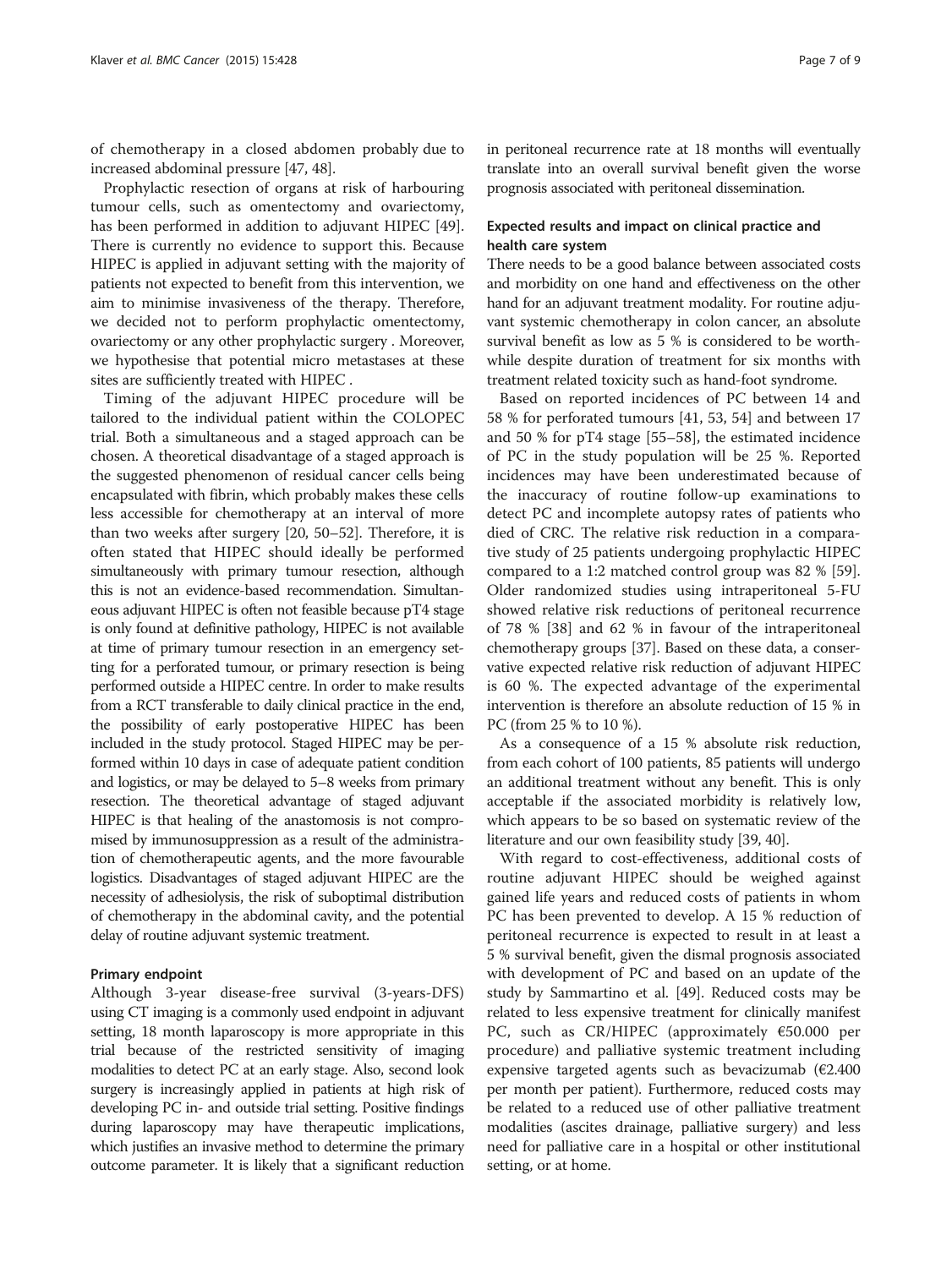#### <span id="page-7-0"></span>**Abbreviations**

COLOPEC: Adjuvant hyperthermic intraperitoneal chemotherapy in patients with COLon cancer at high risk of PEritoneal Carcinomatosis; CRC: Colorectal cancer; CR: CytoReductive surgery; DALY: Disability adjusted life years; DSMB: Data and Safety Monitoring Board; GCP: Good clinical practice; HIPEC: Hyperthermic IntraPEritoneal Chemotherapy; METC: Medical research ethics committee (MREC) (in Dutch, Medisch Ethische ToetsingsCommissie; PC: Peritoneal carcinomatosis; QUALY: Quality adjusted life year; RCT: Randomized controlled trial; WMO: Medical Research Involving Human Subjects Act (in Dutch: Wet Medisch-wetenschappelijk Onderzoek met mensen.

#### Competing interests

The authors declare that they have no competing interests.

#### Authors' contributions

CK, GM, WB, CP, VV, MD and PT have made substantial contributions to the conception and design of this study, have been involved in drafting the manuscript or revising it critically for important intellectual content and have given final approval of the version to be published. RG, BR, IH, SR, JW, EV, JWB, AA, WG, CB, JDB, LL, PE, JP, WM, JT, PH, BL, AB, SN, PS, MW and DB have made contributions to the design of this study and have made substantial contributions to the organization of this trial. All authors have given final approval of the version to be published; and are local investigators at the participating centres.

#### Acknowledgements

The COLOPEC trial is funded by ZonMw, the Netherlands Organisation for Health Research and Development. ZonMw's main commissioning organisations are the Dutch Ministry of Health, Welfare and Sport and the Netherlands Organisation for Scientific Research. Employment of CK is funded by this ZonMw grant. ZonMw has not played a role in designing the study, nor in the collection, analysis and interpretation of data. ZonMw neither influenced the writing process of the manuscript nor the decision to submit the manuscript for publication. All other authors have not received funding for their contribution to the COLOPEC trial. No further acknowledgements are applicable.

#### Source of funding

The authors have no conflict of interest. This investigator initiated trial is funded by the Netherlands Organisation for Health Research and Development (ZonMW), of which the Dutch Ministry of Health, Welfare and Sports and the Dutch Organisation for Scientific Research are the main commissioning organisations.

#### Author details

<sup>1</sup>Department of surgery, Academic Medical Centre, University of Amsterdam, Post box 22660, 1105AZ Amsterdam, The Netherlands. <sup>2</sup>Department of oncology, Academic Medical Centre, University of Amsterdam, Post box 22660, Amsterdam, The Netherlands. <sup>3</sup>Department of Surgery, Antoni van Leeuwenhoek hospital/the Netherlands Cancer Institute, Amsterdam, The Netherlands. <sup>4</sup>Clinical Research Unit, Academic Medical Centre, University of Amsterdam, Post box 22660, 1105AZ Amsterdam, The Netherlands. 5 Department of surgery, St. Antonius Hospital, Post box 2500, 3430 EM Nieuwegein, The Netherlands. <sup>6</sup>Department of surgery, Radboud University Medical Centre, Geert Grooteplein-Zuid 22, 6525 GA Nijmegen, The Netherlands. <sup>7</sup>Department of surgery, Erasmus Medical Centre/Daniel den Hoed, Post box 2040, 3000 CA Rotterdam, The Netherlands. <sup>8</sup>Dutch Cancer Patient Organization 'Leven met Kanker', Utrecht, the Netherlands. <sup>9</sup> <sup>9</sup>Department of surgery, University Medical Centre, Hanzeplein 1, 9700 RB Groningen, The Netherlands. 10Department of surgery, University Medical Centre, Post box 85500, 3584 CX Utrecht, The Netherlands. <sup>11</sup>Department of surgery, Catharina Ziekenhuis, Post box 1350, 5602 ZA Eindhoven, The Netherlands. 12Department of pharmacy, Academic Medical Centre, University of Amsterdam, Post box 22660, 1105AZ Amsterdam, The Netherlands. 13Departement of surgery, Vrije University Medical Center, Post box 7057, 1007 MB Amsterdam, The Netherlands. <sup>14</sup>Society of patients with cancer of the gastrointestinal tract (SPKS), Darmkanker Nederland, Utrecht, the Netherlands. 15Department of oncology, Radboud University Medical Centre, Geert Grooteplein-Zuid 22, 6525 GA Nijmegen, The Netherlands. <sup>16</sup>Department of pathology, Antoni van Leeuwenhoek hospital/the Netherlands Cancer Institute, Amsterdam, The Netherlands.

#### Received: 7 April 2015 Accepted: 13 May 2015 Published online: 24 May 2015

#### References

- 1. Ferlay J, Soerjomataram II, Dikshit R, Eser S, Mathers C, Rebelo M, et al. Cancer incidence and mortality worldwide: sources, methods and major patterns in GLOBOCAN 2012. Int J Cancer. 2014;136:E359–86.
- 2. Brodsky JT, Cohen a M. Peritoneal seeding following potentially curative resection of colonic carcinoma: implications for adjuvant therapy. Dis Colon Rectum. 1991;34:723–7.
- 3. Elferink MAG, de Jong KP, Klaase JM, Siemerink EJ, de Wilt JHW. Metachronous metastases from colorectal cancer: a population-based study in North-East Netherlands. Int J Colorectal Dis. 2015;30:205–12.
- 4. Noura S, Ohue M, Seki Y, Yano M, Ishikawa O, Kameyama M. Long-term prognostic value of conventional peritoneal lavage cytology in patients undergoing curative colorectal cancer resection. DisColon Rectum. 2009;52:1312–20.
- 5. Rekhraj S, Aziz O, Prabhudesai S, Zacharakis E, Mohr F, Athanasiou T, et al. Can intra-operative intraperitoneal free cancer cell detection techniques identify patients at higher recurrence risk following curative colorectal cancer resection: a meta-analysis. Ann Surg Oncol. 2008;15:60–8.
- 6. Yang SH, Lin JK, Lai CR, Chen CC, Li AF, Liang WY, et al. Risk factors for peritoneal dissemination of colorectal cancer. J Surg Oncol. 2004;87:167–73.
- 7. Lemmens VE, Klaver YL, Verwaal VJ, Rutten HJ, Coebergh JWW, de Hingh IH. Predictors and survival of synchronous peritoneal carcinomatosis of colorectal origin: a population-based study. Int J Cancer. 2011;128:2717–25.
- 8. Verwaal VJ, van RS, de BE, van Sloothen GW, van TH, Boot H, et al. Randomized trial of cytoreduction and hyperthermic intraperitoneal chemotherapy versus systemic chemotherapy and palliative surgery in patients with peritoneal carcinomatosis of colorectal cancer. J Clin Oncol. 2003;21:3737–43.
- 9. Pelz JO, Chua TC, Esquivel J, Stojadinovic A, Doerfer J, Morris DL, et al. Evaluation of best supportive care and systemic chemotherapy as treatment stratified according to the retrospective peritoneal surface disease severity score (PSDSS) for peritoneal carcinomatosis of colorectal origin. BMC Cancer. 2010;10:689.
- 10. Franko J, Shi Q, Goldman CD, Pockaj BA, Nelson GD, Goldberg RM, et al. Treatment of colorectal peritoneal carcinomatosis with systemic chemotherapy: a pooled analysis of north central cancer treatment group phase III trials N9741 and N9841. J Clin Oncol. 2012;30:263–7.
- 11. Klaver YL, Lemmens VE, Nienhuijs SW, Luyer MD, de Hingh IH. Peritoneal carcinomatosis of colorectal origin: Incidence, prognosis and treatment options. World J Gastroenterol. 2012;18:5489–94.
- 12. Klaver YL, Lemmens VE, Creemers GJ, Rutten HJ, Nienhuijs SW, de Hingh IH. Population-based survival of patients with peritoneal carcinomatosis from colorectal origin in the era of increasing use of palliative chemotherapy. Ann Oncol. 2011;22:2250–6.
- 13. Sugarbaker PH, Chang D. Results of treatment of 385 patients with peritoneal surface spread of appendiceal malignancy. Ann Surg Oncol. 1999;6:727–31.
- 14. Shen P, Levine EA, Hall J, Case D, Russell G, Fleming R, et al. Factors predicting survival after intraperitoneal hyperthermic chemotherapy with mitomycin C after cytoreductive surgery for patients with peritoneal carcinomatosis. Arch Surg. 2003;138:26–33.
- 15. Schneebaum S, Arnold MW, Staubus A, Young DC, Dumond D, Martin EW. Intraperitoneal hyperthermic perfusion with mitomycin C for colorectal cancer with peritoneal metastases. Ann Surg Oncol. 1996;3:44–50.
- 16. Cavaliere F, Perri P, Di Filippo F, Giannarelli D, Botti C, Cosimelli M, et al. Treatment of peritoneal carcinomatosis with intent to cure. J Surg Oncol. 2000;74:41–4.
- 17. Beaujard AC, Glehen O, Caillot JL, Francois Y, Bienvenu J, Panteix G, et al. Intraperitoneal chemohyperthermia with mitomycin C for digestive tract cancer patients with peritoneal carcinomatosis. Cancer. 2000;88:2512–9.
- 18. Fujimura T, Yonemura Y, Fujita H, Michiwa Y, Kawamura T, Nojima N, et al. Chemohyperthermic peritoneal perfusion for peritoneal dissemination in various intra-abdominal malignancies. Int Surg. 1999;84:60–6.
- 19. Witkamp AJ, de BE, Kaag MM, van Slooten GW, van CF, Zoetmulder FA. Extensive surgical cytoreduction and intraoperative hyperthermic intraperitoneal chemotherapy in patients with pseudomyxoma peritonei. Br J Surg. 2001;88:458–63.